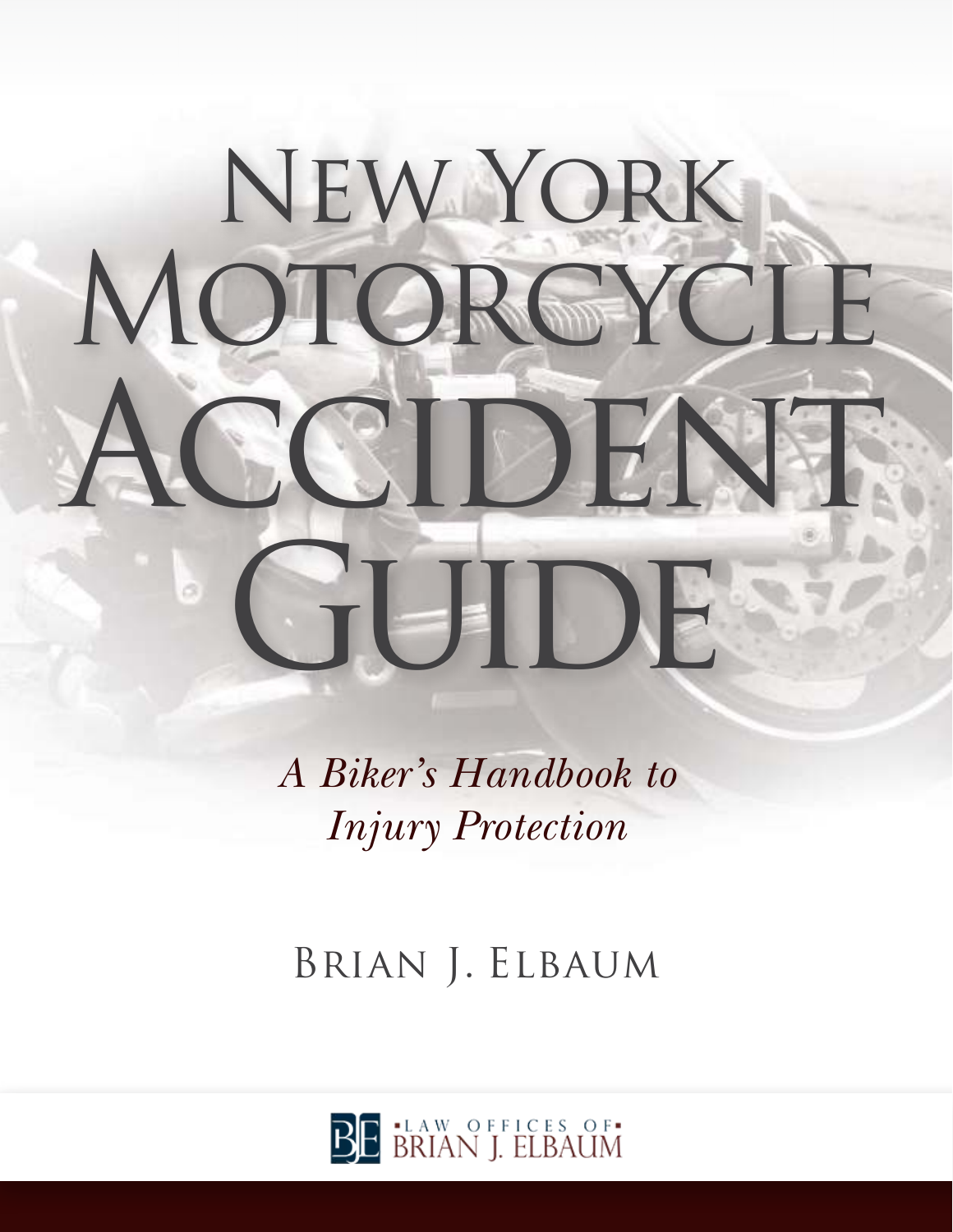

If you have been involved in a motorcycle accident, you know how traumatic it can be. After the accident, you may not have even been conscious but if you were, those moments must have been absolutely horrifying. We understand that coming back from an accident like that can be hard. You may be in immense pain, suffering

from anxiety related to the collision, and now you have these medical bills that you don't know what you're going to do about.

That is when hiring an experienced New York motorcycle accident lawyer is going to be of value to you. Brian Elbaum has been handling these types of cases for years and knows how to build a successful case that will get you the compensation you deserve. If you feel at a loss right now and can't imagine going through a lawsuit on your own, do not hesitate to give our office a call today to schedule a free consultation.

# GETTING COMPENSATION AFTER THE CRASH

Unlike other motor vehicle accidents in New York, you are not covered under "No Fault" insurance for your injuries. This means that you are not entitled to have your medical bills or lost wages covered automatically regardless of fault. If you want compensation, you will have to bring a claim. This is a significant fact because it may make recovering financially harder. Do not panic. This is not the end of your line. Your attorney can help you deal with filing a claim so that you can see the compensation you deserve.

In order to file a claim, you have to prove negligence. This can be challenging but it's not impossible. Hopefully you took the proper steps following the accident that will help you when you go to file. Immediately after an accident, you should:

» Call 911 and get the police on the scene to make an accident report

 $\overline{z}$ 

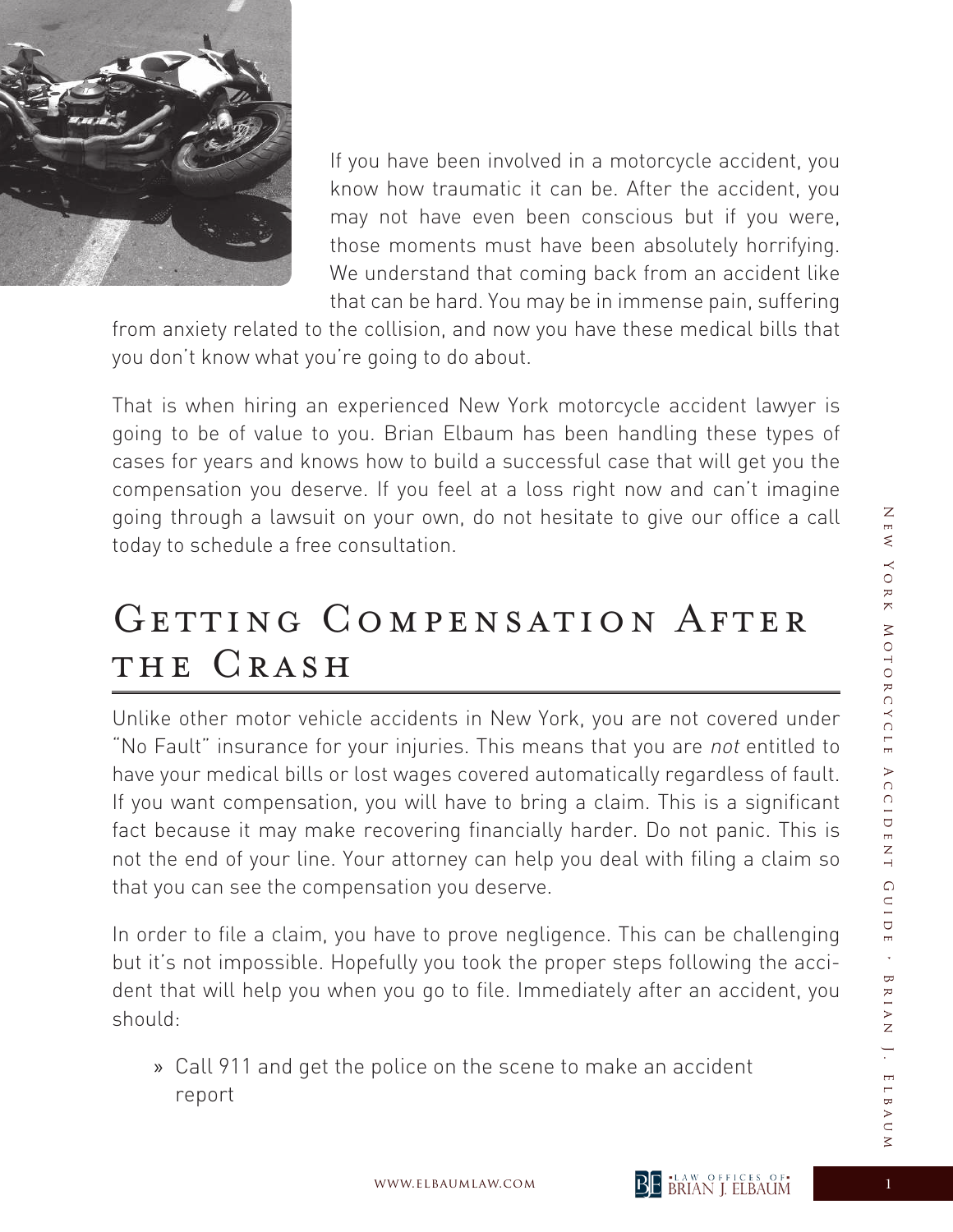- » Seek medical assistance either immediately if you're seriously hurt or later on
- » Take photos and videos of the crash scene for evidence later on
- » Get the contact information from any witnesses
- » Swap insurance and contact information with the other driver involved in the crash
- » Contact a New York motorcycle accident lawyer

This are essential steps to ensure that your claim is successful. They are all important and necessary steps, but the two that you absolutely have to do in order to get compensation are seeking medical care, and calling an attorney.

If you don't get your injuries checked out, even if it's a visit to urgent care, there is no record that you were hurt. It will be very difficult then to prove that your injuries are related to the accident. You should not wait until you can't turn your head or you can't get out of bed to seek help. Injuries after an accident may take a day or even a week to turn up, but that does not mean it is wise to ignore them. Your recoverable damages come from determining the extent of your injuries and without record of them, you may have a hard time getting compensation. Some common motorcycle injuries include:

- » Traumatic head injury
- » Broken bones
- » Road burn
- » Spinal cord injury
- » Internal bleeding

While it is not impossible to bring a claim and get some compensation on your own, it certainly is not advised. You are probably experiencing a lot of pain and stress following this accident and adding the pressure of handling your own motorcycle accident claim might be too much and you may never be able to get the compensation you deserve without the help of an attorney whose job it is to get that for you. You can recover damages for:



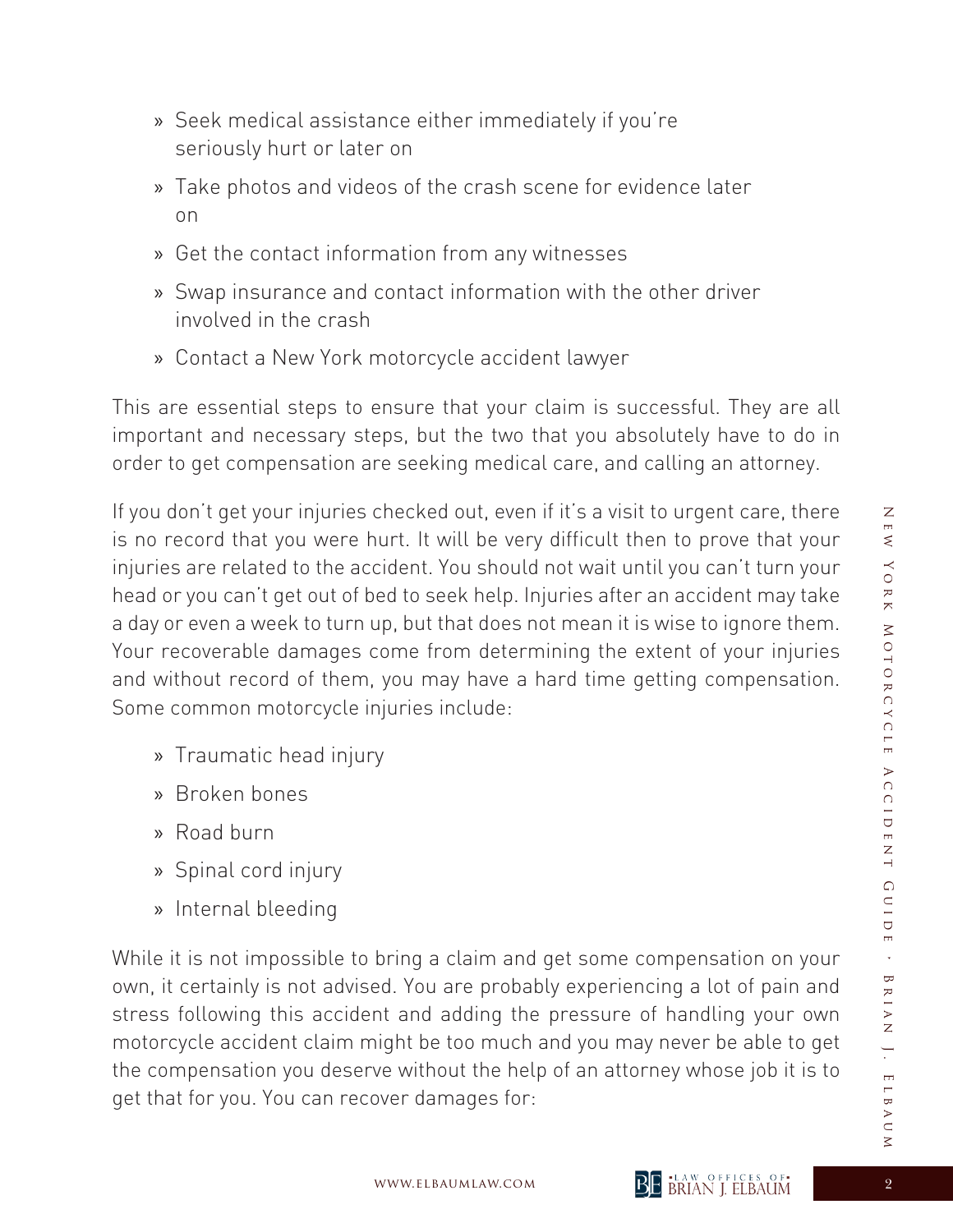$\overline{z}$ 

- » Your medical bills
- » Your lost income
- » Property damage
- » Pain and suffering
- » Emotional trauma

Call an experienced New York motorcycle accident attorney today to discuss this at length.



# DETERMINING THE LIABLE PARTY

While there are cases in which motorcyclists cause the accidents, more times than not, it is another motorist who caused the accident. Some common causes of motorcycle accidents include:

» Motorists not checking their blind spots before merging

- » Motorists running stop signs
- » Motorists failing to yield to a motorcycle
- » Motorcyclist weaving in and out of traffic

Fighting against the stigma of motorcyclists being reckless drivers who cause their own accidents is something that you and your attorney are going to have to deal with. If your case goes to trial, and it may, you have to convince a jury to ignore any bias they may have against motorcyclists. It's really an unfair bias they have. People think that, just because you choose to ride a motorcycle, you are submitting to the risks of getting hurt because you're not in the protective frame of a car, SUV, or van. That's not the case. If you ride a motorcycle, you are no more to blame for your injuries than anyone else is.

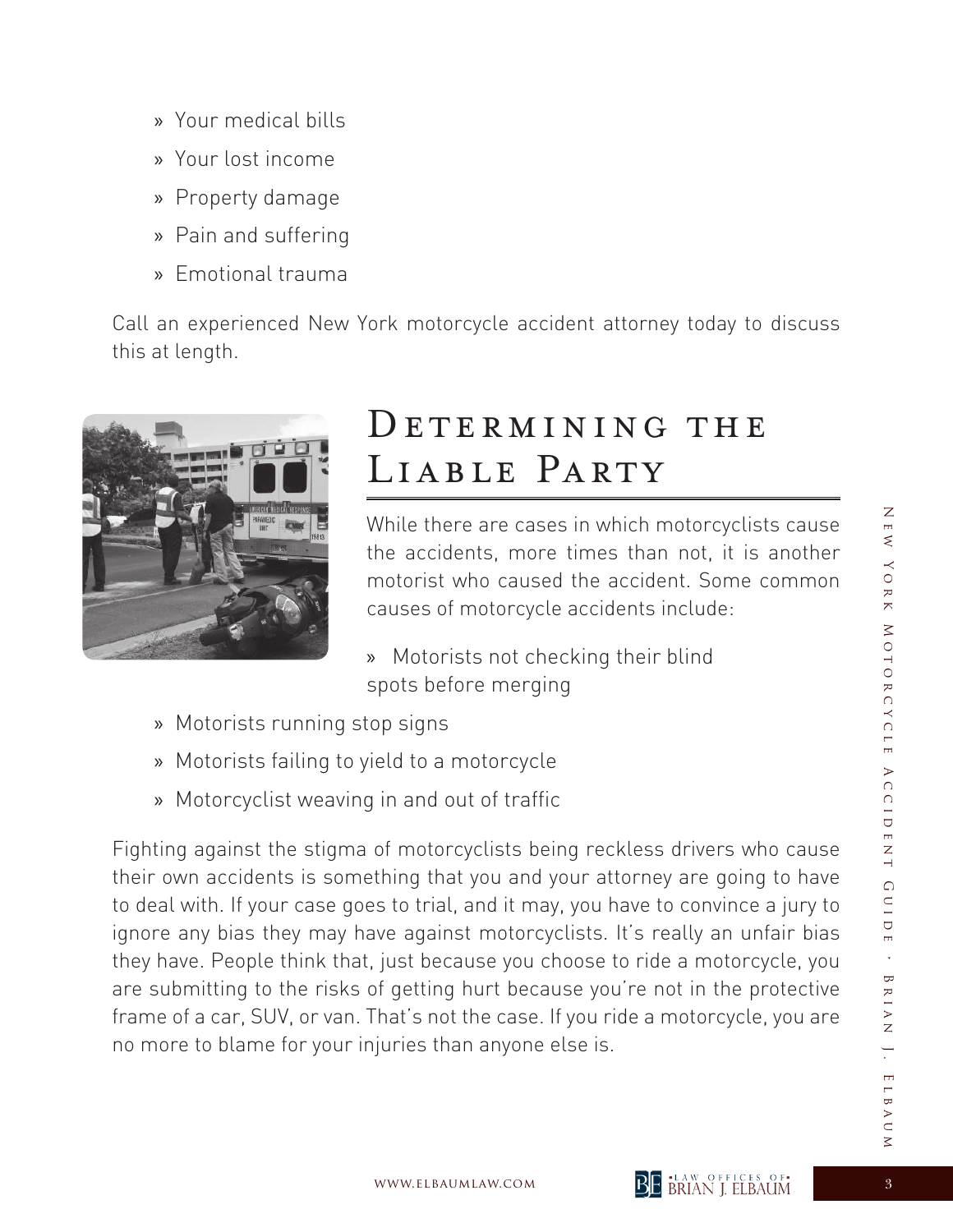

FREQUENTLY ASKED Questions | New YORK MOTORCYCLE Accident Guide

# *What Do I Do If I've Been Injured?*

First thing you want to do is call 911. Make sure that the police arrive at the scene and that if necessary, ambulance personnel arrive at the scene. Make sure you give the police the proper statement of what happened. If you were hit by a car and that car had gone through a red light, make sure the police officers know that. If you suffered injuries, you want to let them know that. Not every injury is visible. Some injuries are not visible, such as what they call soft tissue – a neck injury, a back injury, a knee injury. If you're feeling any discomfort, you need to let the police officer know.

You want to retain or consult with competent council. You want to get on the phone with an attorney who knows how to navigate the many issues that come up in motorcycle type accidents. That competent attorney should have experience in motorcycle accidents and personal injury litigation experience.

# *How Do I Pick the Right Attorney?*

The answer is that you need to know that that attorney has personal injury experience in handling motorcycle accident cases. You need to know that the attorney is someone that you can work with. You will have an opportunity to sit down with the attorney before retaining them during an interview. You can ask them: How long have you been practicing? Do you litigate cases in court? Do you handle motorcycle type cases? The answer may be yes to all of them, but you also want to feel comfortable with that attorney.

I think it's very important that you have a good relationship with the attorney, that you feel comfortable that if you make a phone call to the attorney, the attorney is going to pick up the phone and talk to you; that's very important.

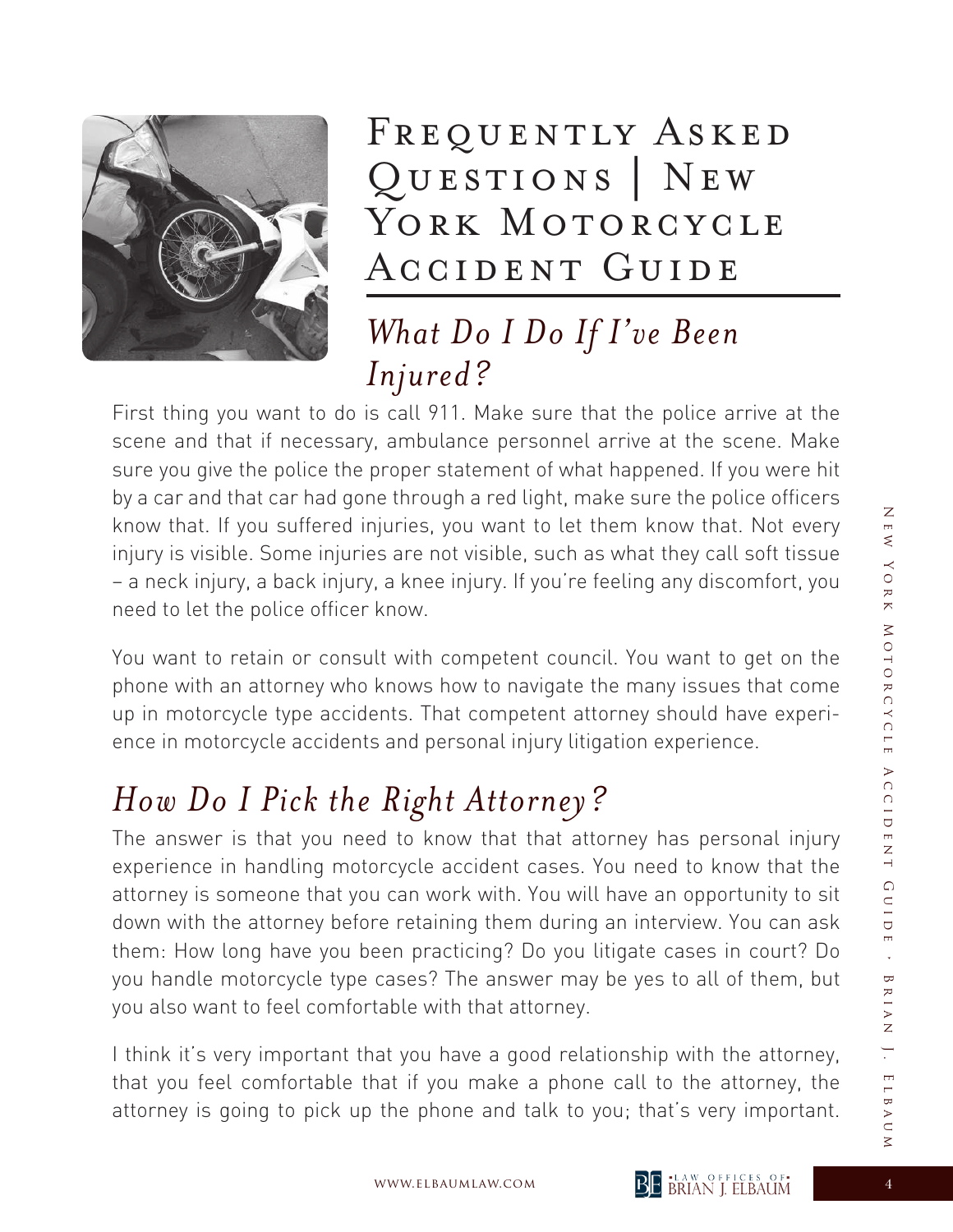That's what I would see as the most important things to look at when retaining competent council.

#### *What Mistakes Should I Avoid?*

There are common mistakes that I see time and time again when I speak with clients who are looking to retain our office to represent them. One mistake is that they wait too long to retain council. You want to get on the phone with an attorney as soon as possible so that attorney can advise you as to what you should and shouldn't do.

A common mistake is getting on the phone with the insurance carrier that insures the one that caused the accident. They're going to try to get you to give them information that may end up hurting you down the road. You don't want to get on the phone with them. You want to speak with an attorney and let the attorney speak with the insurance carrier.

Another mistake that I see made quite often is not advising the police officer exactly what happened. You want to make sure that you get your statement on the record. If the other guy went through a red light, you want the police officer to know that the other guy went through a red light and that you had a green light. You want to make sure the statement is correct and that you're clear about it.

You want to make sure that you seek medical attention. If you were injured in that accident, you want to let the police officer know so that they can call an ambulance. If the ambulance personnel shows up, you want to talk to the ambulance personnel and tell them where it hurts. I can't tell you how many times I've had clients who were injured and they felt the injury at the scene of the accident, but they didn't say anything because they needed to get home to their children, or they needed to get to work. If you suffered an injury, you need to seek medical attention right away.

## *Can I Bring a Claim for Hazardous Road Conditions?*

The other day I got a call from a client who was on his motorcycle in the parking lot of a supermarket and there were potholes all over the parking lot.



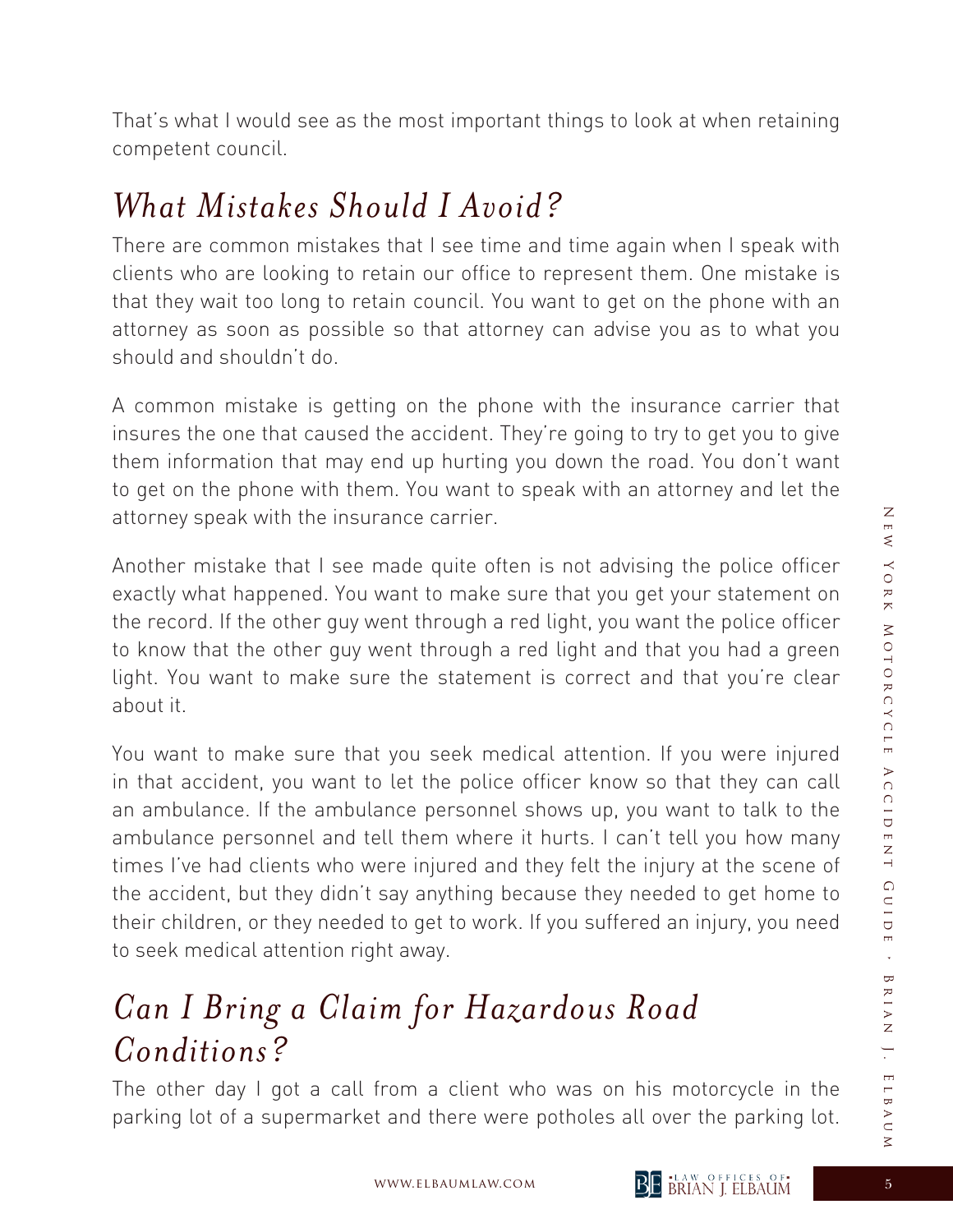Unfortunately, the front wheel of his bike landed in a pothole and it caused him to lose control and fall, and he suffered a significant leg injury. He asked me, "Can I go after the owner of the parking lot?" The answer is yes. We need to find out who the owner of the parking lot is. We need to find out who maintains the parking lot. There may be more than one party involved. It may be that the owner of the parking lot has a contract with the company that's hired to maintain the parking lot, or a contract with a company that is hired to manage the entire premises, inside and outside. The answer to if you have a claim is yes.

# *How Much Is My Case Worth?*

The answer is complicated. There are many factors that go into play. One factor is the extent of the injury, let's say it's a broken wrist. It takes a while for that broken wrist to heal. We may not know for a year whether or not there are permanent issues relevant to that broken wrist, and that could add value to the case. It could be after a year that you've reached maximum improvement in terms of physical therapy and rehabilitation, but the wrist has what they call range of motion issues. If you move it too far to the left or right it begins to hurt; that's important. That adds value to the case.

Another issue that comes up is liability, pointing a finger at who caused the accident. That's important; it's not always clear cut. Sometimes you'll have a defendant, the one that you're pointing a finger at as causing the accident, point the finger right back and say that you caused the accident. These are issues that have to be resolved and ironed out that all go into determining the value of the case.

# *Should I Talk to the Insurance Companies?*

The other day I got a phone call from a client who had gotten into an accident about a week earlier. He was on his motorcycle and he was going through an intersection, and the other vehicle hit his side. They went through a red light and struck him, and he had some significant injuries. When we were on the phone speaking, he told me, "I gave a statement to the insurance carrier." I said, "Well, whose insurance carrier?" "Well, the guy that went through the red light." And I said, "No! You don't want to do that."



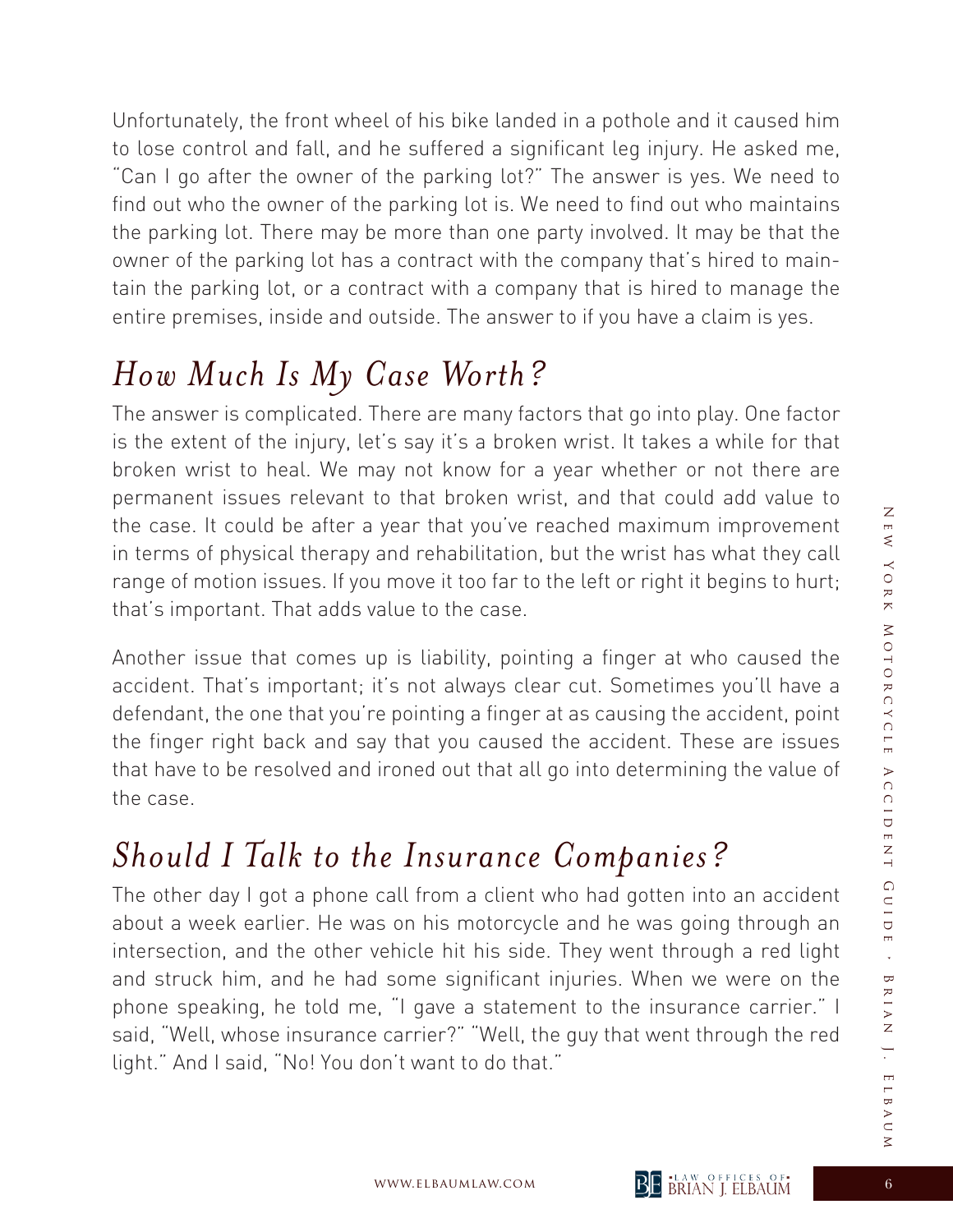You don't want to do that because they have key questions that they're going to ask you that can hurt your case. They're trying to get the information from you before you have an attorney sit down with you to advise you. My advice is not to speak with the insurance carrier for the other side, but to sit down with an attorney and let the attorney do that work for you.

#### *How Long Will This Case Take?*

There's no easy answer to that. There are many factors that come into play. One factor is the injury itself. What type of an injury is it? How long is it going to take to heal? Some injuries can take over a year to heal, if not longer. You want to make sure that you don't resolve the case before that, because there may be some residual permanency, relevant to the injury, that you want



to factor into your determination as to the value of the case.

Another factor that comes into play is liability. Whose fault is it? That's a factor as well. Some cases require litigation in order to get the compensation that you're entitled to. If the case requires litigation, it can take time. I will tell you that our firm is dedicated to making sure that we get you a resolution that you're entitled to as quickly as possible.

### *Do I Have a Claim If I Was a Passenger?*

The answer is yes, of course you have a claim. It could be against the operator of the motorcycle if the motorcycle operator violated certain rules or was careless and negligent. If there are other vehicles involved, it could be against the operators of the other vehicles. You do want to sit down with an attorney to go through the facts of the case so that the attorney can properly advise you.

# *Do I Have a Claim If I Was Run Off the Road?*

The other day, I got a call from a client who was on his motorcycle. He was traveling on a main thoroughfare where there was a yellow line separating his lane of traffic from vehicles going the opposite direction, and for some unknown reason a vehicle going in the opposite direction swerved into his lane and forced

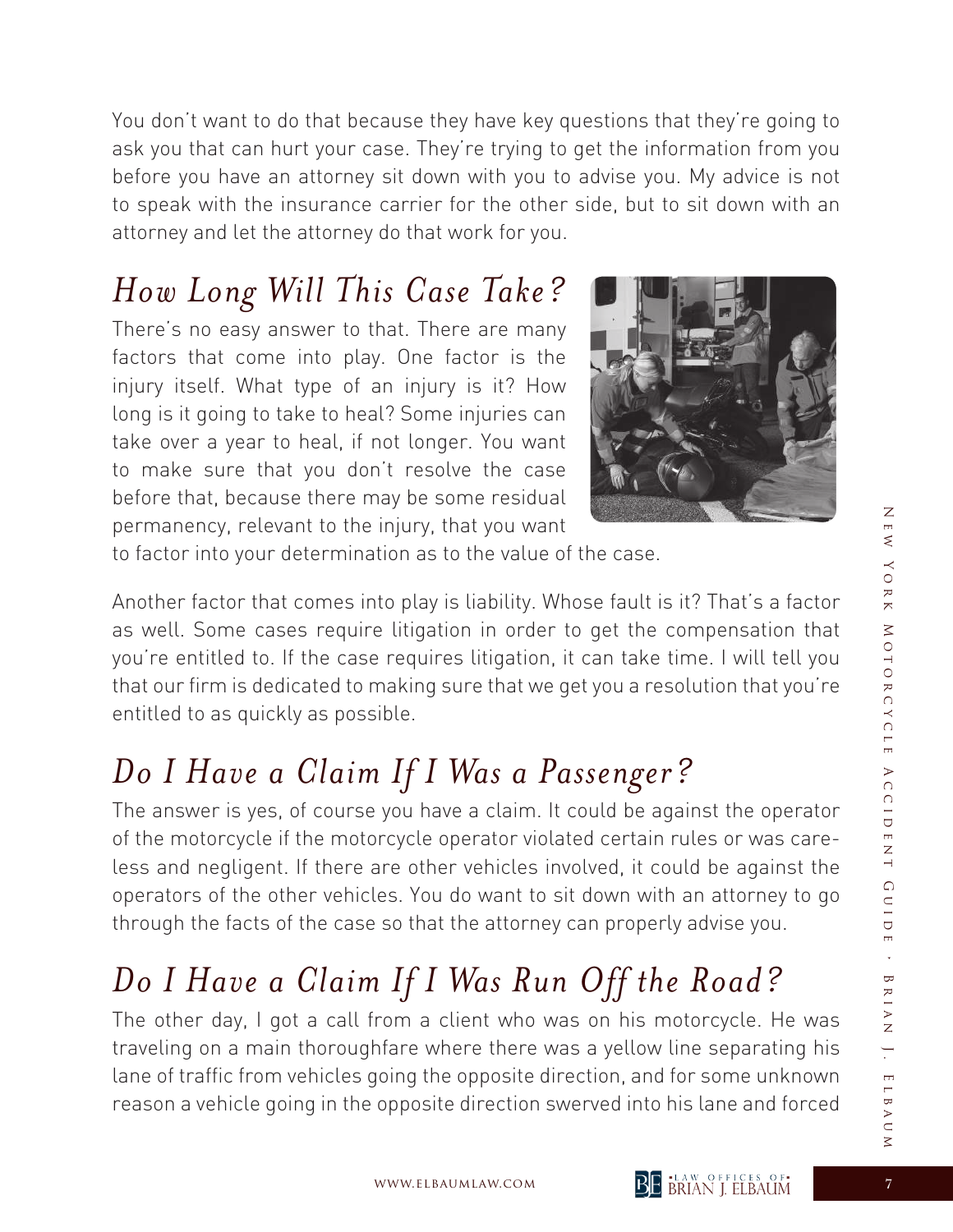him off the road and into a tree. The question he had was, "Don't I have a claim against this guy that drove over the yellow line into my lane of traffic?" The answer is yes.

We will be looking to answer a few questions: Did that vehicle stop at the scene? Were you able to get information on that vehicle? Did the police come? Is it documented on the police report? If you have the license plate, a license plate search could be done to identify the vehicle; even better if the vehicle stopped at the scene, and the police arrived, and it's now documented on a police report – you certainly have a claim against the operator of that vehicle.

# Contact a New York Motorcycle Accident Lawyer

If you need a dedicated lawyer to help you through your motorcycle accident claim, please call our office today to get a free consultation with Brian Elbaum. You will be in good hands.



# About the Author

Brian J. Elbaum was only a few years out of law school when he decided to go out on his own in 1996.

 Twenty years later, he still holds fast to the same two winning principles:

- » Making sure clients are comfortable throughout the litigation process.
- » Achieving great results by being aggressive and making the responsible party constantly uncomfortable.

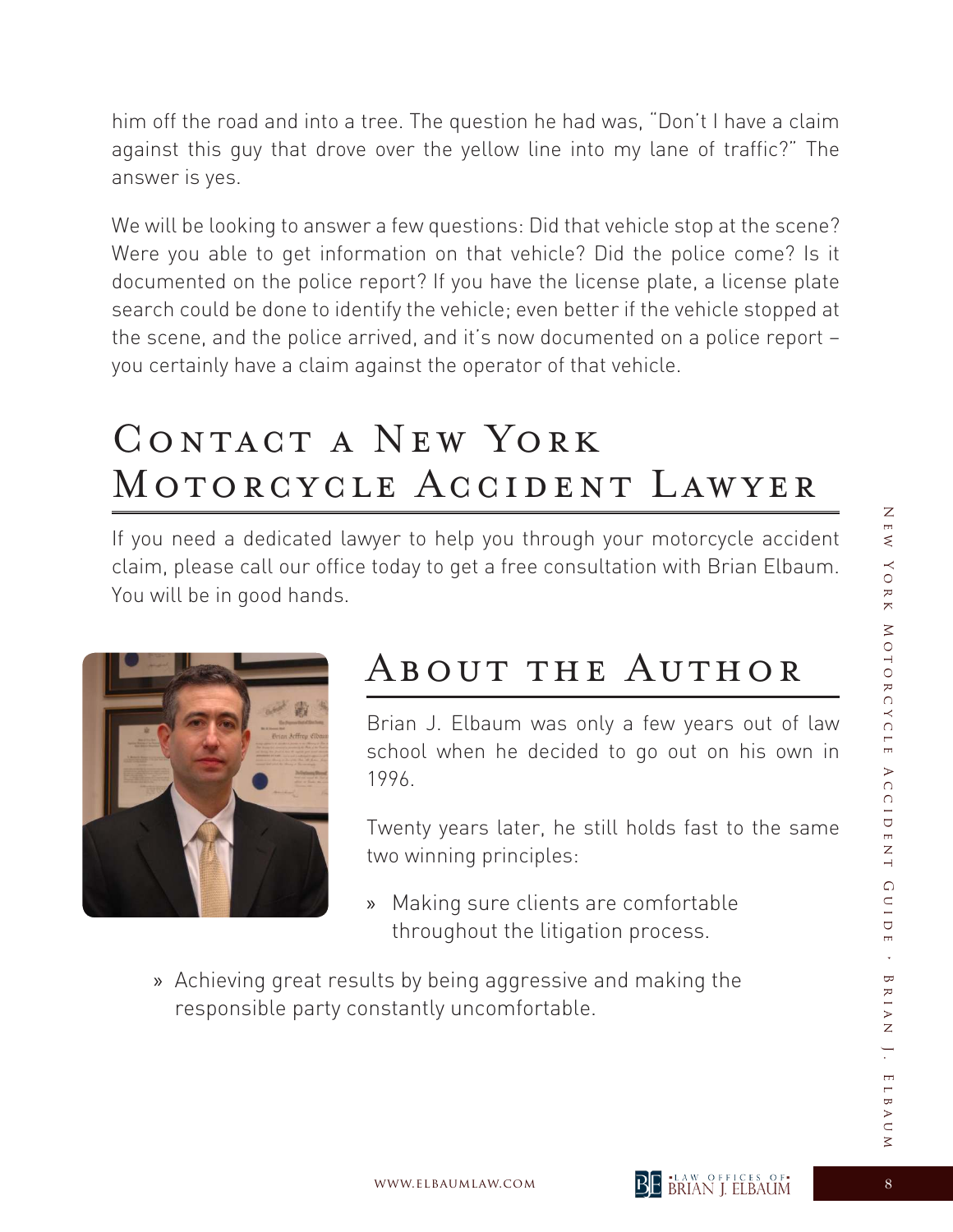# *1996*

Brian graduated from Rutgers University in 1991 and earned his law degree from Brooklyn Law School in 1994. While he had a great job at a good firm after graduating he quickly realized that he could serve clients better on his own, unburdened by the constraints of the law firm model and approach.

Brian felt so strongly in what he was doing that for his first year he was willing to work out of his apartment – a sixth floor walkup on East 37th Street & 3rd Avenue. Getting dressed every day in a full suit and tie to work from the desk in the corner of a modest one-bedroom, Brian took the cases no other attorney wanted. He quickly developed a reputation for making "lemons into lemonade," helping those personal injury clients who other attorneys couldn't.

#### *2016*

The Law Offices of Brian J. Elbaum have come a long way in 20 years. We've represented over 800 personal injury clients in Queens, Brooklyn, the Bronx, New York, Staten Island, Long Island, Upstate New York and New Jersey in cases involving construction accidents, auto accidents, slip & falls, medical/ dental malpractice, bar and nightclub assaults, product liability, and much, much more.

We've stayed small by design, continuing to believe as we did 20 years ago that, more lawyers means more internal politics and reduced focus on the client. At our office, you know that every case will be handled personally by Brian. And we've stayed true to our philosophy, demonstrating in case after case that being tough with the adversary and compassionate with our clients is a winning combination.

Brian is licensed to practice law in New York and New Jersey as well as the federal courts. He is active in New York's legal community as a Certified Member of the New York Trial Lawyers Association, Brooklyn Bar Association, and New York County Bar Association.

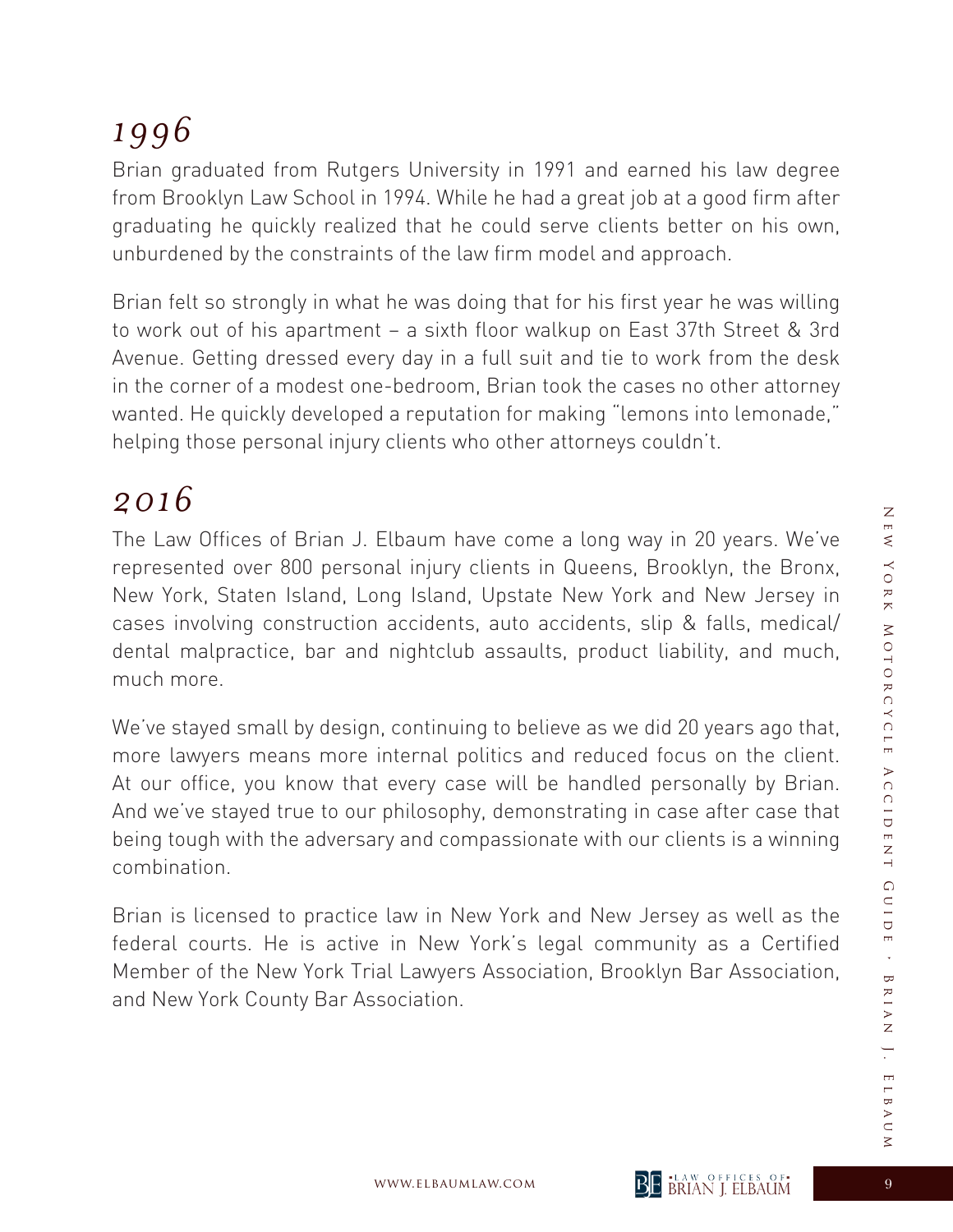# *Our Office*

The story of our office mirrors the story of New York's past twenty years. We were located in 150 Broadway on 9/11, and moved to 708 3rd Avenue until downtown was ready for business again. As soon as it was, we moved to 111 John Street – until Superstorm Sandy hit and relocated us to our current location.

Today, our office is inside the historic 11 Broadway building, just outside Bowling Green. Built 120 years ago in 1896, the Western Union branch office inside our building became a focus in the investigation into the Titanic disaster in 1912 as Senator Alden Smith sought to determine whether a message from the doomed ship had been transmitted to New York's White Star Line office next door.

Mr. Elbaum has broad experience in the areas of law practiced by the Firm and manages a team dedicated to meeting client needs. Prior to establishing the Firm, Mr. Elbaum worked for several New York law firms representing clients in cases ranging from workers' compensation to commercial litigation. He also served as a judicial intern to a New York Supreme Court Justice, investigated exchange violations as an intern at the New York Stock Exchange, and worked at an entertainment firm representing musicians. His extensive legal and business background has instilled in Mr. Elbaum a solid understanding of how to get things done in a variety of environments.

Mr. Elbaum once held the position of Vice President at an insurance company, for which he provided advisory services. This position has enabled him to gain an insider's view of the insurance industry. He translates that insight into solid advice for his clients on insurance-related matters.

In establishing the Firm, Mr. Elbaum received guidance and inspiration from his father, the late David Elbaum, Esq. David Elbaum served as Of Counsel to the Firm in its early years and provided key insights into several cases.